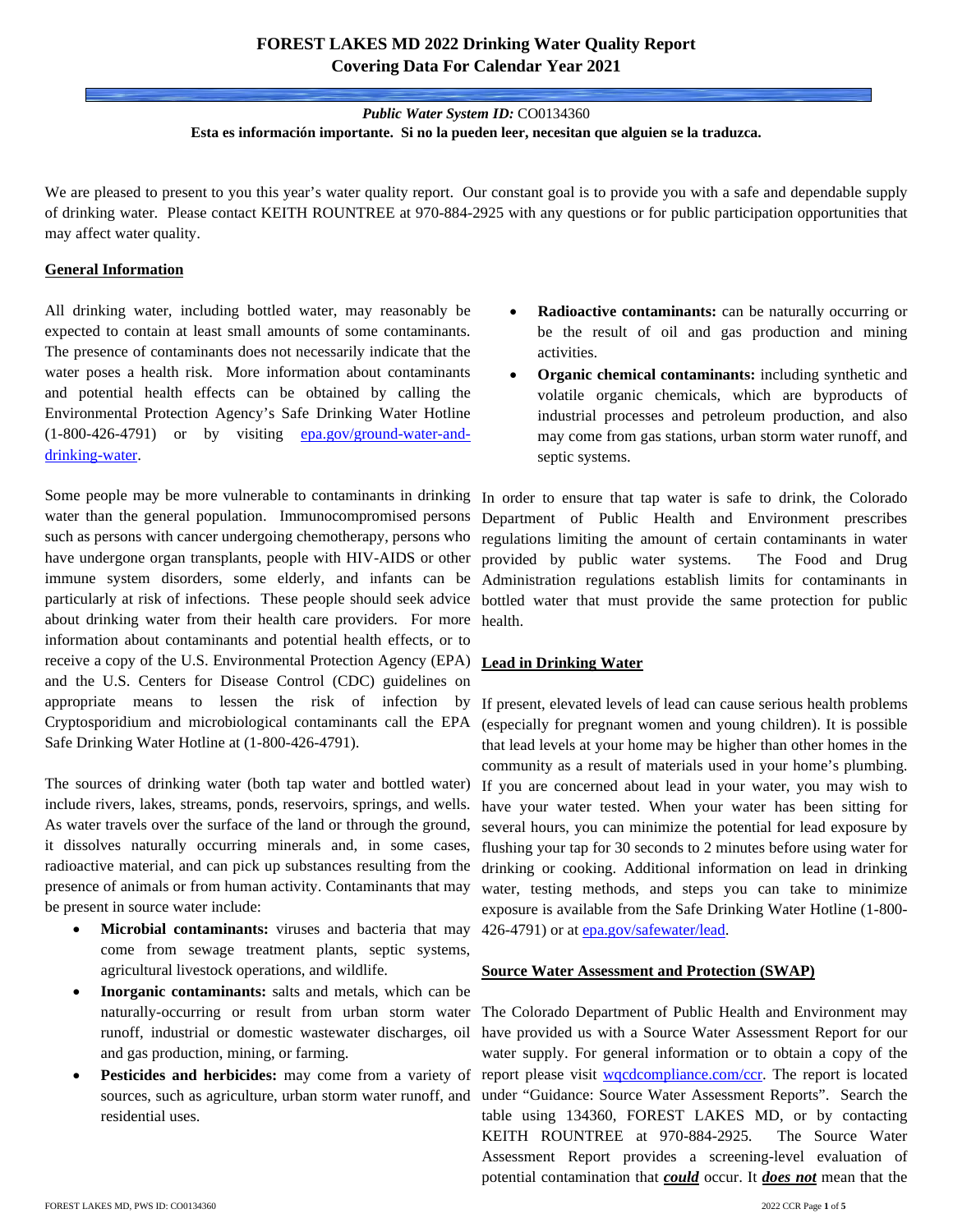contamination **has or will** occur. We can use this information to Please contact us to learn more about what you can do to help evaluate the need to improve our current water treatment protect your drinking water sources, any questions about the capabilities and prepare for future contamination threats. This can Drinking Water Quality Report, to learn more about our system, or help us ensure that quality finished water is delivered to your to attend scheduled public meetings. We want you, our valued homes. In addition, the source water assessment results provide a customers, to be informed about the services we provide and the starting point for developing a source water protection plan. quality Potential sources of contamination in our source water area are listed on the next page.

quality water we deliver to you every day.

#### **Our Water Sources**

| <b>Sources (Water Type - Source Type)</b> | <b>Potential Source(s) of Contamination</b>                                           |
|-------------------------------------------|---------------------------------------------------------------------------------------|
| WELL NO 1 (Groundwater-Well)              |                                                                                       |
| WELL NO 2 (Groundwater-Well)              | Other Facilities, Row Crops, Pasture / Hay, Deciduous Forest, Evergreen Forest, Mixed |
| WELL NO 3 (Groundwater-Well)              | Forest, Septic Systems, Road Miles                                                    |
| WELL NO. 4 (Groundwater-Well)             |                                                                                       |
|                                           |                                                                                       |

#### **Terms and Abbreviations**

- **Maximum Contaminant Level (MCL)** − The highest level of a contaminant allowed in drinking water.
- **Treatment Technique (TT)** − A required process intended to reduce the level of a contaminant in drinking water.
- **Health-Based** − A violation of either a MCL or TT.
- **Non-Health-Based** − A violation that is not a MCL or TT.
- **Action Level (AL)** − The concentration of a contaminant which, if exceeded, triggers treatment and other regulatory requirements.
- **Maximum Residual Disinfectant Level (MRDL)** − The highest level of a disinfectant allowed in drinking water. There is convincing evidence that addition of a disinfectant is necessary for control of microbial contaminants.
- **Maximum Contaminant Level Goal (MCLG)** − The level of a contaminant in drinking water below which there is no known or expected risk to health. MCLGs allow for a margin of safety.
- **Maximum Residual Disinfectant Level Goal (MRDLG)** − The level of a drinking water disinfectant, below which there is no known or expected risk to health. MRDLGs do not reflect the benefits of the use of disinfectants to control microbial contaminants.
- **Violation (No Abbreviation)** − Failure to meet a Colorado Primary Drinking Water Regulation.
- **Formal Enforcement Action (No Abbreviation)** − Escalated action taken by the State (due to the risk to public health, or number or severity of violations) to bring a non-compliant water system back into compliance.
- **Variance and Exemptions (V/E)** − Department permission not to meet a MCL or treatment technique under certain conditions.
- **Gross Alpha (No Abbreviation)** − Gross alpha particle activity compliance value. It includes radium-226, but excludes radon 222, and uranium.
- **Picocuries per liter (pCi/L)** − Measure of the radioactivity in water.
- **Nephelometric Turbidity Unit (NTU)** − Measure of the clarity or cloudiness of water. Turbidity in excess of 5 NTU is just noticeable to the typical person.
- **Compliance Value (No Abbreviation)** Single or calculated value used to determine if regulatory contaminant level (e.g. MCL) is met. Examples of calculated values are the 90<sup>th</sup> Percentile, Running Annual Average (RAA) and Locational Running Annual Average (LRAA).
- **Average (x-bar)** − Typical value.
- **Range (R)**  $-$  Lowest value to the highest value.
- **Sample Size (n)** − Number or count of values (i.e. number of water samples collected).
- **Parts per million = Milligrams per liter (ppm = mg/L)** − One part per million corresponds to one minute in two years or a single penny in \$10,000.
- **Parts per billion = Micrograms per liter (ppb = ug/L)** One part per billion corresponds to one minute in 2,000 years, or a single penny in \$10,000,000.
- Not Applicable (N/A) Does not apply or not available.
- **Level 1 Assessment** A study of the water system to identify potential problems and determine (if possible) why total coliform bacteria have been found in our water system.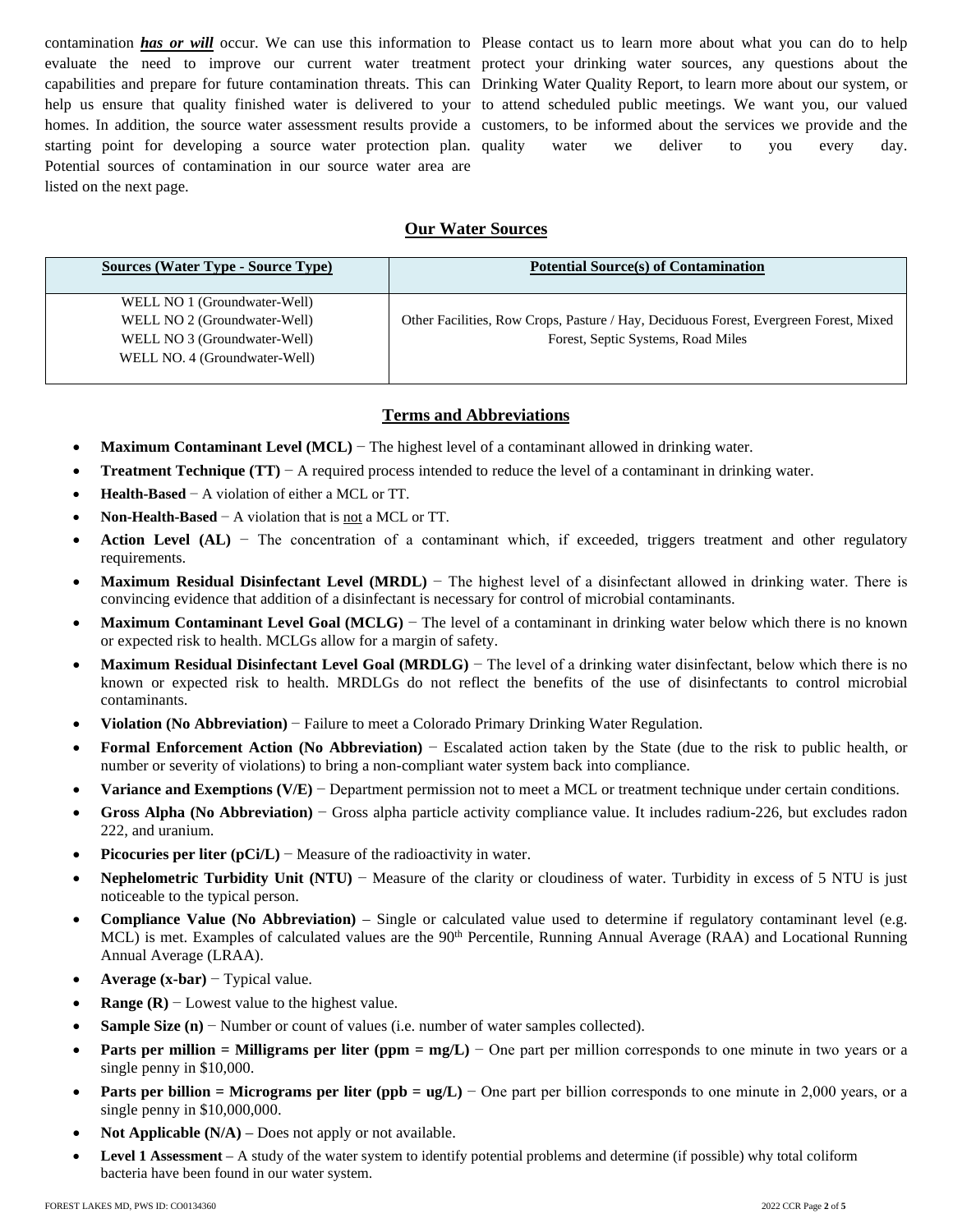• **Level 2 Assessment** – A very detailed study of the water system to identify potential problems and determine (if possible) why an E. coli MCL violation has occurred and/or why total coliform bacteria have been found in our water system on multiple occasions.

### **Detected Contaminants**

FOREST LAKES MD routinely monitors for contaminants in your drinking water according to Federal and State laws. The following table(s) show all detections found in the period of January 1 to December 31, 2021 unless otherwise noted. The State of Colorado requires us to monitor for certain contaminants less than once per year because the concentrations of these contaminants are not expected to vary significantly from year to year, or the system is not considered vulnerable to this type of contamination. Therefore, some of our data, though representative, may be more than one year old. Violations and Formal Enforcement Actions, if any, are reported in the next section of this report.

**Note:** Only detected contaminants sampled within the last 5 years appear in this report. If no tables appear in this section then no contaminants were detected in the last round of monitoring.

| Disinfectants Sampled in the Distribution System<br><b>TT Requirement:</b> At least 95% of samples per period (month or quarter) must be at least 0.2 ppm $OR$<br>If sample size is less than 40 no more than 1 sample is below $0.2$ ppm<br><b>Typical Sources:</b> Water additive used to control microbes |                    |                                                                                        |          |                |                  |           |  |  |  |
|--------------------------------------------------------------------------------------------------------------------------------------------------------------------------------------------------------------------------------------------------------------------------------------------------------------|--------------------|----------------------------------------------------------------------------------------|----------|----------------|------------------|-----------|--|--|--|
| <b>Disinfectant</b><br><b>Name</b>                                                                                                                                                                                                                                                                           | <b>Time Period</b> | <b>Sample Size</b><br><b>Number of Samples</b><br><b>Results</b><br><b>Below Level</b> |          |                |                  |           |  |  |  |
|                                                                                                                                                                                                                                                                                                              |                    |                                                                                        |          |                | <b>Violation</b> |           |  |  |  |
| Chlorine                                                                                                                                                                                                                                                                                                     | December, 2021     | Lowest period percentage<br>of samples meeting TT<br>requirement: 100%                 | $\theta$ | $\mathfrak{D}$ | N <sub>o</sub>   | $4.0$ ppm |  |  |  |

| Lead and Copper Sampled in the Distribution System |                               |                                |                              |                           |                                      |                                           |                                                           |                                                                                     |  |  |
|----------------------------------------------------|-------------------------------|--------------------------------|------------------------------|---------------------------|--------------------------------------|-------------------------------------------|-----------------------------------------------------------|-------------------------------------------------------------------------------------|--|--|
| Contaminant<br><b>Name</b>                         | <b>Time Period</b>            | 90 <sup>th</sup><br>Percentile | <b>Sample</b><br><b>Size</b> | Unit of<br><b>Measure</b> | 90 <sup>th</sup><br>Percentile<br>AL | <b>Sample</b><br><b>Sites Above</b><br>AL | 90 <sup>th</sup><br>Percentile<br>AL<br><b>Exceedance</b> | <b>Typical</b><br><b>Sources</b>                                                    |  |  |
| Copper                                             | $07/21/2021$ to<br>09/03/2021 | 0.41                           | 11                           | ppm                       | 1.3                                  | $\mathbf{0}$                              | N <sub>o</sub>                                            | Corrosion of<br>household<br>plumbing<br>systems;<br>Erosion of<br>natural deposits |  |  |
| Lead                                               | 07/21/2021 to<br>09/03/2021   | 2.9                            | 11                           | ppb                       | 15                                   | $\overline{0}$                            | No                                                        | Corrosion of<br>household<br>plumbing<br>systems;<br>Erosion of<br>natural deposits |  |  |

| Disinfection Byproducts Sampled in the Distribution System |      |         |                       |                              |                           |            |             |                      |                                |  |
|------------------------------------------------------------|------|---------|-----------------------|------------------------------|---------------------------|------------|-------------|----------------------|--------------------------------|--|
| <b>Name</b>                                                | Year | Average | Range<br>$Low - High$ | <b>Sample</b><br><b>Size</b> | Unit of<br><b>Measure</b> | <b>MCL</b> | <b>MCLG</b> | <b>MCL Violation</b> | <b>Typical Sources</b>         |  |
| Total<br>Trihalomethan                                     | 2021 | 6.97    | 6.97 to 6.97          |                              | ppb                       | 80         | N/A         | No                   | Byproduct of<br>drinking water |  |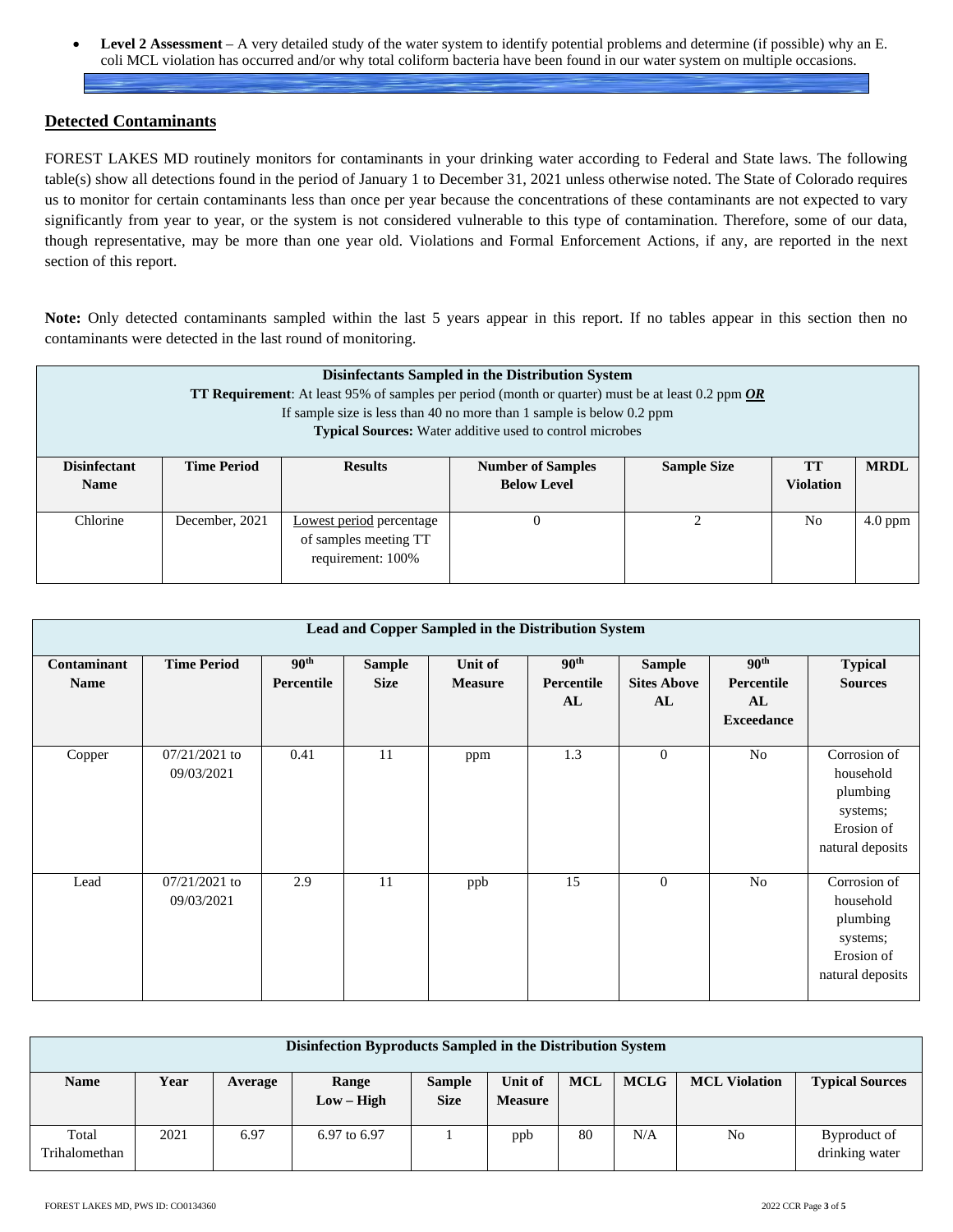| Disinfection Byproducts Sampled in the Distribution System |      |         |                       |                              |                           |            |             |                      |                        |  |
|------------------------------------------------------------|------|---------|-----------------------|------------------------------|---------------------------|------------|-------------|----------------------|------------------------|--|
| <b>Name</b>                                                | Year | Average | Range<br>$Low - High$ | <b>Sample</b><br><b>Size</b> | Unit of<br><b>Measure</b> | <b>MCL</b> | <b>MCLG</b> | <b>MCL Violation</b> | <b>Typical Sources</b> |  |
| es (TTHM)                                                  |      |         |                       |                              |                           |            |             |                      | disinfection           |  |

| Radionuclides Sampled at the Entry Point to the Distribution System                                                                                                                                              |      |         |                         |                              |                           |            |             |                                |                                                 |
|------------------------------------------------------------------------------------------------------------------------------------------------------------------------------------------------------------------|------|---------|-------------------------|------------------------------|---------------------------|------------|-------------|--------------------------------|-------------------------------------------------|
| Contaminant<br><b>Name</b>                                                                                                                                                                                       | Year | Average | Range<br>$Low - High$   | <b>Sample</b><br><b>Size</b> | Unit of<br><b>Measure</b> | <b>MCL</b> | <b>MCLG</b> | <b>MCL</b><br><b>Violation</b> | <b>Typical</b><br><b>Sources</b>                |
| Gross Alpha                                                                                                                                                                                                      | 2017 | 1.4     | 0 to 2.3                | 3                            | pCi/L                     | 15         | $\Omega$    | N <sub>0</sub>                 | Erosion of<br>natural<br>deposits               |
| Combined<br>Radium                                                                                                                                                                                               | 2017 | 1.12    | $0.64 \text{ to } 1.86$ | 3                            | pCi/L                     | 5          | $\Omega$    | N <sub>0</sub>                 | Erosion of<br>natural<br>deposits               |
| Gross Beta<br>Particle Activity                                                                                                                                                                                  | 2017 | 2.8     | 2.8 to 2.8              |                              | pCi/L*                    | 50         | $\Omega$    | N <sub>0</sub>                 | Decay of<br>natural and<br>man-made<br>deposits |
| *The MCL for Gross Beta Particle Activity is 4 mrem/year. Since there is no simple conversion between mrem/year and pCi/L EPA considers 50 pCi/L to<br>be the level of concern for Gross Beta Particle Activity. |      |         |                         |                              |                           |            |             |                                |                                                 |

| Inorganic Contaminants Sampled at the Entry Point to the Distribution System |      |         |                       |                              |                           |                |                |                                |                                                                                                                                          |  |  |
|------------------------------------------------------------------------------|------|---------|-----------------------|------------------------------|---------------------------|----------------|----------------|--------------------------------|------------------------------------------------------------------------------------------------------------------------------------------|--|--|
| Contaminant<br><b>Name</b>                                                   | Year | Average | Range<br>$Low - High$ | <b>Sample</b><br><b>Size</b> | Unit of<br><b>Measure</b> | <b>MCL</b>     | <b>MCLG</b>    | <b>MCL</b><br><b>Violation</b> | <b>Typical Sources</b>                                                                                                                   |  |  |
| Barium                                                                       | 2017 | 0.1     | $0.09$ to $0.1$       | 3                            | ppm                       | $\overline{c}$ | $\overline{2}$ | N <sub>o</sub>                 | Discharge of drilling<br>wastes; discharge from<br>metal refineries; erosion<br>of natural deposits                                      |  |  |
| Chromium                                                                     | 2017 | 0.33    | $0$ to $1$            | 3                            | ppb                       | 100            | 100            | No                             | Discharge from steel and<br>pulp mills; erosion of<br>natural deposits                                                                   |  |  |
| Fluoride                                                                     | 2017 | 0.13    | $0.12$ to $0.13$      | 3                            | ppm                       | $\overline{4}$ | $\overline{4}$ | No                             | Erosion of natural<br>deposits; water additive<br>which promotes strong<br>teeth; discharge from<br>fertilizer and aluminum<br>factories |  |  |
| Nitrate                                                                      | 2021 | 0.5     | $0.5$ to $0.5$        | $\mathbf{1}$                 | ppm                       | 10             | 10             | No                             | Runoff from fertilizer<br>use; leaching from septic<br>tanks, sewage; erosion of<br>natural deposits                                     |  |  |